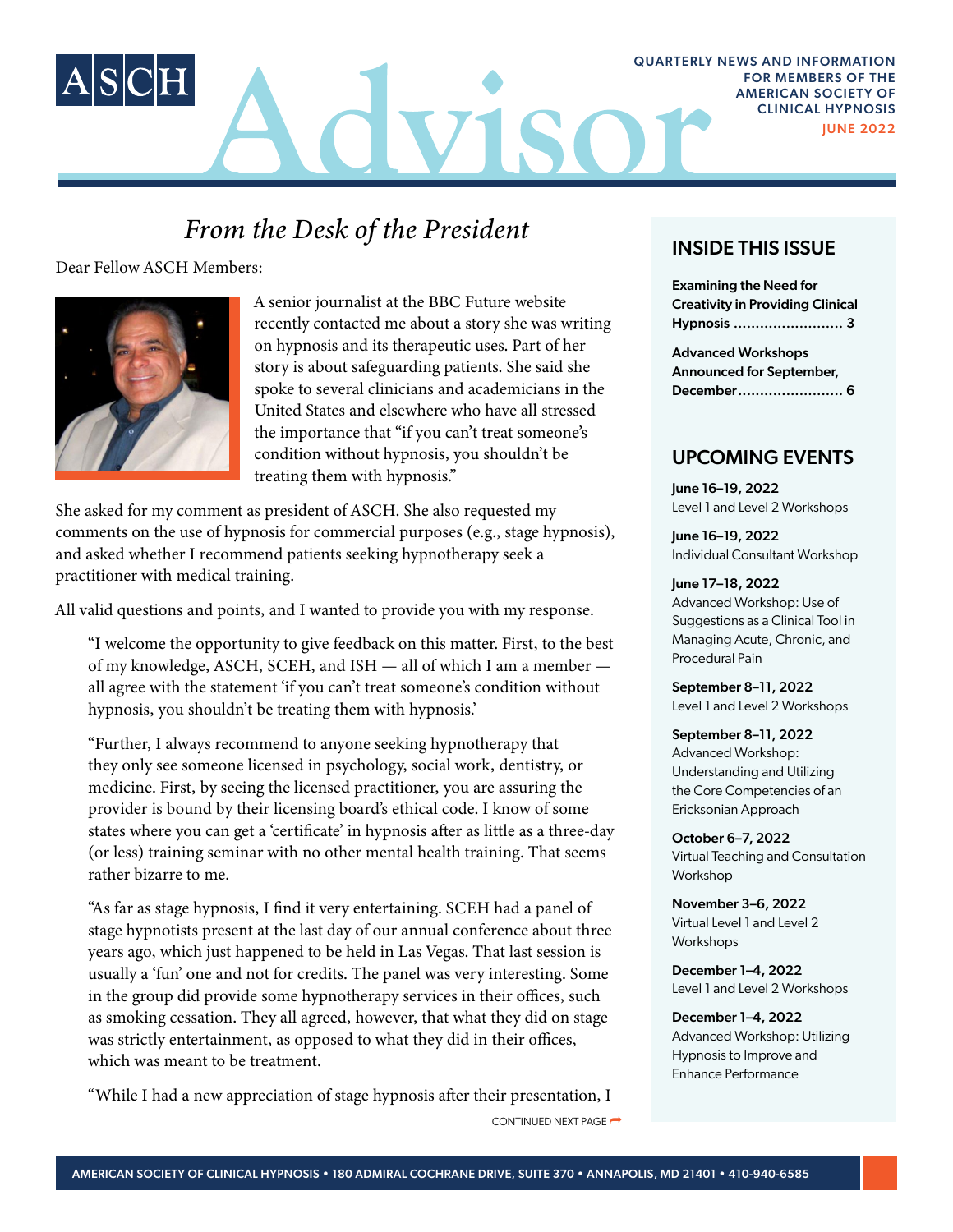# *President's Message* CONTINUED

still do not believe an unlicensed practitioner (i.e., in the mental health or medical fields) should be allowed to 'hang a shingle,' so to speak. With weightloss therapy, for example, there are often deepseated and unconscious emotional issues that either caused the weight gain or the issues are the result of it. Even with smoking cessation, some individuals have significant self-sabotage issues that might not come to the surface with a lesser trained provider.

"I hope this response is helpful and please feel free to contact me if I can be of further assistance. And please keep me in the loop because I am very interested in your story."

The BBC Future website is an excellent platform for those looking to learn more about clinical hypnosis. The site specializes in long-form content on scientific issues that incorporates evidence-based analysis and storytelling. I am looking forward to further consultation with this journalist. [Her article on clinical hypnosis](https://www.bbc.com/future/article/20220519-does-hypnosis-work) was recently published online.

Sincerely,<br>french Travouta Ph)

Joseph Tramontana, PhD

# YOUR NEWSLETTER, YOUR VOICE Member Submissions Welcome for *ASCH Advisor*

ASCH members are invited to submit news, reviews, letters to the editor, and other material for inclusion the society's quarterly newsletter. Submissions may be edited for clarity, consistency, and to conform with ASCH's editorial style guide. Please include photos and images as appropriate.

The next issue will be distributed in mid-September. Please send any submissions — and reach out with any questions — to marketing@asch.net. The submission deadline is August 22, 2022.

# Shape the Future of ASCH and Volunteer to Serve on New Divisions

At the start of the year, ASCH began a new chapter, sunsetting its former leadership structure and launching a new Board of Directors. The goal of this change was to allow the organization to nimbly adapt, change, and provide more leadership opportunities for the ASCH membership. Under this new format, the Board is comprised of various divisions, which focus on the management of crucial ASCH programs. These divisions are the heart and soul of the organization, and we need your help.

ASCH is currently looking for volunteers to join our divisions to help chart the course of the organization. Where does your interest lie? Education and training? Do you prefer to engage with the certification process or membership verification? Perhaps building the connection with components? No matter the interest, ASCH has a home for you.

Simply click and complete the form below and let us know where you'd like to engage. We cannot thank you enough for your interest as we build the ASCH of the future.



#### *[CLICK FOR VOLUNTEER INTEREST FORM](https://associationdatabase.com/aws/ASCH/input_form/display_form_01_show?contact_id=$$Contact%20ID$$&agent_contact_no=0&which_form=57608)*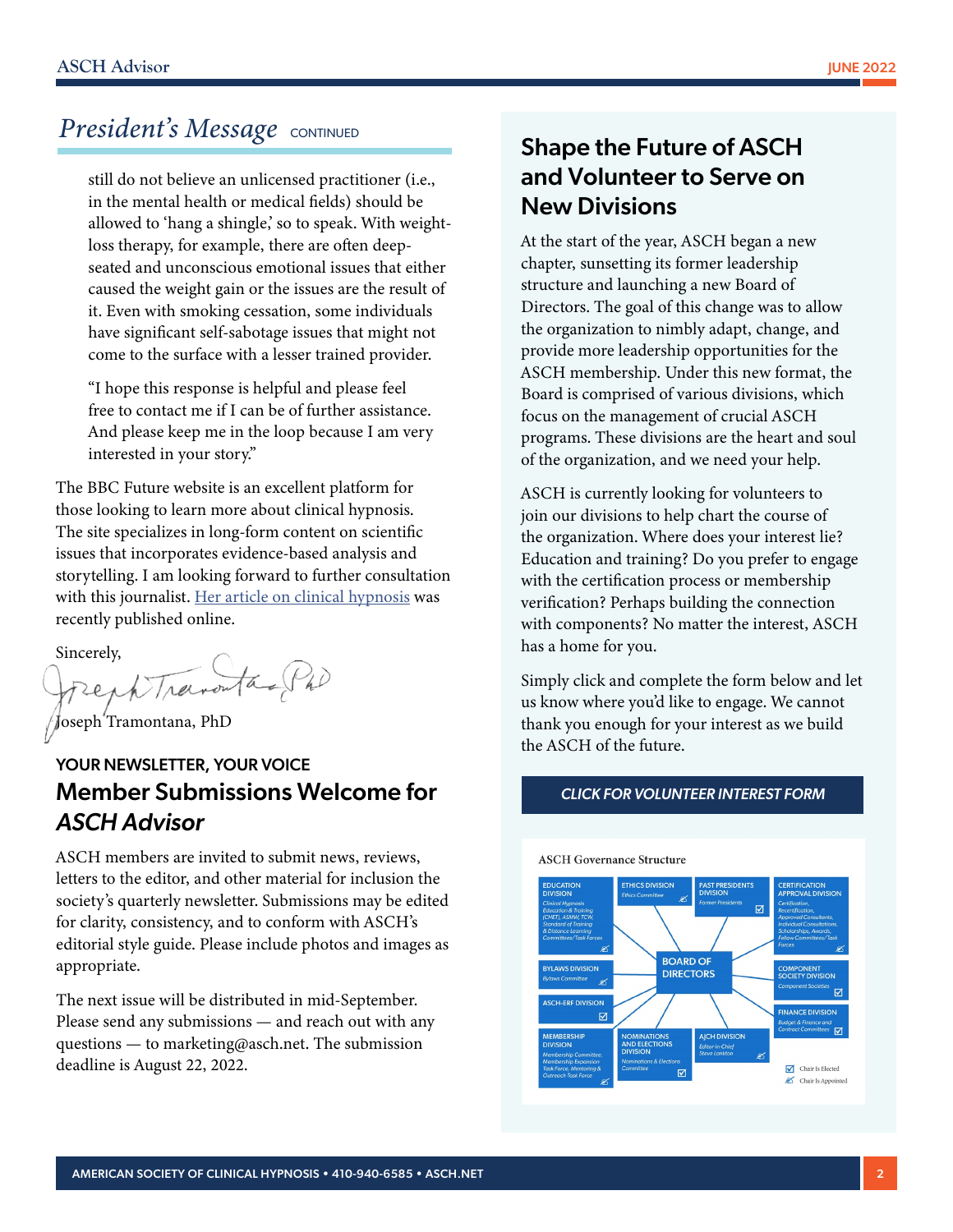

Earlier this year, ASCH held four webinars focused on finding creative approaches to better provide clinical hypnosis to patients. Recordings of these webinars will be available later this summer when ASCH launches its new e-learning center.

# Examining the Need for Creativity in the Practice of Clinical Hypnosis

*By Maryanna Polukhin, MD*



Historically, hypnosis has become a therapeutic consideration only after the first, second, and more traditional ways of treatment have either failed or produced no satisfactory results. This is true for both medicine and behavioral health. Our patients and clients are frequently facing a wall when trying to decrease their sufferings and to improve their quality of their life. Therefore, the practitioners frequently find out that

the generic scripts that would have worked for mild or early symptoms and problems are simply not as effective as they had hoped.

The challenging cases require a more sophisticated approach, both in crafting personalized therapeutic suggestions and in helping patients stay hopeful and inspired. Practitioners in all fields find that being effective requires an acceptance of wider possibilities and unique ways to find original solutions. To achieve this difficult task, we must allow for imagination and creativity not only in our patients but also in us. The impediment is our own difficulty changing what and how we practice and letting go of the fear of doing something differently. Frequent checks along the way, feedback from clients, and checking in with mentors are all necessary steps.

We admire Milton's work for new and creative solutions but, while admiring his cases, we sometimes forget the core idea of his work: making a habit of finding a unique solution to every case, no matter how similar some cases may seem. Creativity and imagination, just like any cognitive task, can be learned and developed. While some people are more naturally inclined to develop new connections between neurons, most of us need exposure to this process and practice. As a group, we can and should create an environment where we ourselves and our colleagues feel supported and guided in the search for creative solutions rather than just teaching the facts and the protocols.

#### About the Author

Polukhin provides primary care as well as integrative holistic medicine consultations and services in her Newington, Connecticut location of Starling Physicians. She received her medical degree from Kishinev State Medical Institute (Moldova) and completed her residency at the University of Connecticut's Primary Care Internal Medicine Program. Polukhin is an ASCH Approved Consultant and is board certified with the American Board of Internal Medicine and the American Board of Integrative Medicine.

Creativity in Practice Participant Shares How the Sessions Impacted His Approach to Clinical Hypnosis

I am feeling more creative as a result of having more confidence in the use of hypnosis…

"For PTSD I would have referred the patient to a physician, if they were not already under the care of a physician, and proceeded with CBT. If, and only if, then I would have transitioned into hypnosis. Now, it is into hypnosis after a couple of get to know you visits. I find it refreshing to believe in the treatment power of hypnosis.

"Weight loss — oh what a difference this has made in my practice. I have found that the use of hypnosis to help people with calorie management is magnificent. It is difficult to convenience some people to acquiesce to it as a treatment modality, but after a couple of visits, the benefits are apparent.

"Each of the series had a unique approach, all of which I enjoyed and learned from."

Howard Rodgers, PhD *Director, The Delta Center* Cullman, Alabama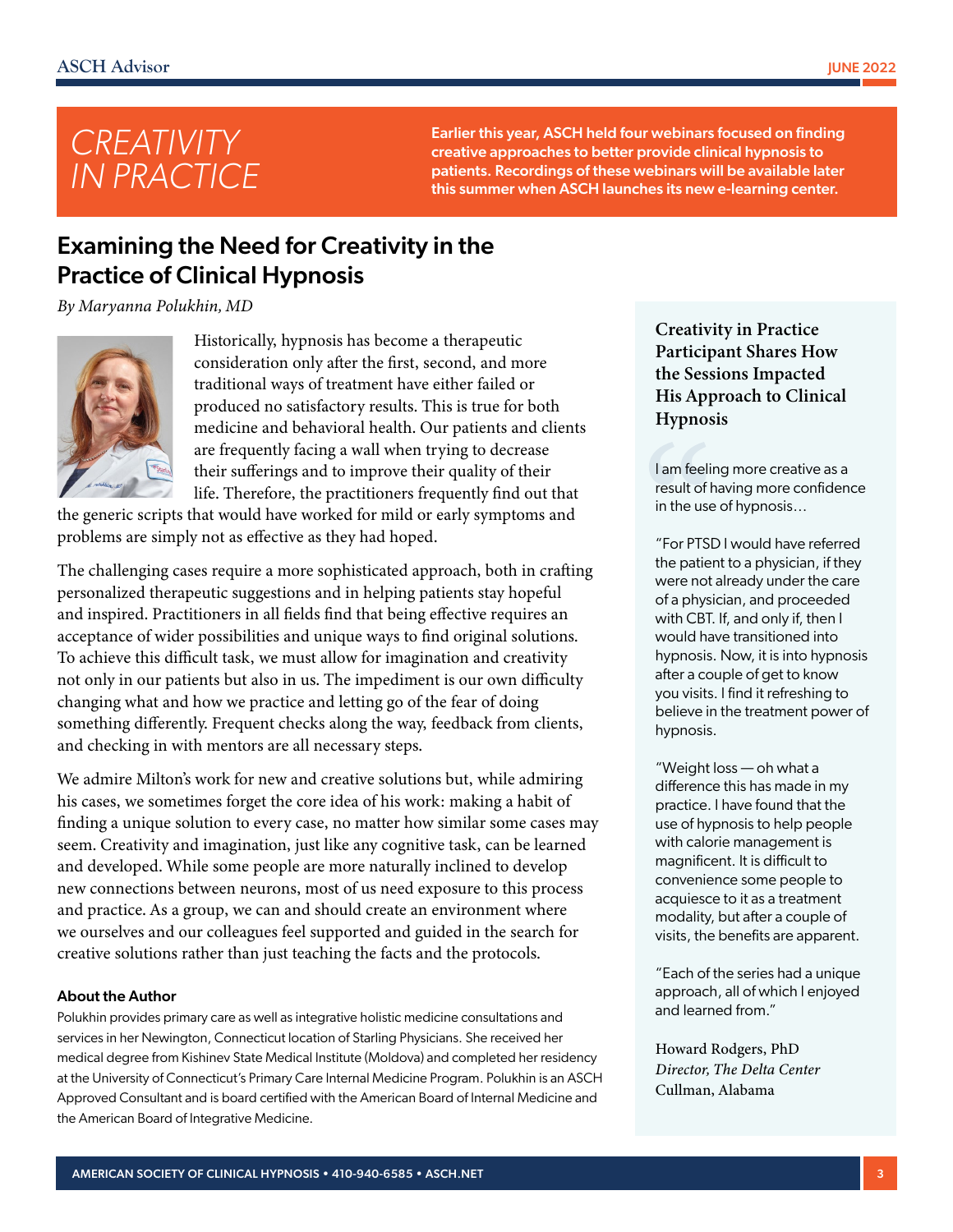# CREATIVITY | Series Provides Relevant, Useful Information *IN PRACTICE* | to Enhance Care for Patients, Clients

#### *By Susan (Suze) Kopynec, MPAS, PA-C Emeritus*

Through professional ASCH training in hypnosis in late 2019 and 2020, I gained an understanding of the structure and processes involved but lacked the confidence to begin effectively using what I had learned. To change that, I participated in advanced educational opportunities and worked with an ASCH Approved Consultant, all of which have served as the catalyst for many "Aha!" moments. Confidence derived from recognizing that there is no expectation of adherence to strict dogma or details, unlike the traditional medical model I experienced. I can color outside the lines!

An ASCH membership gifts us with easy access to the "gurus" in the field who passionately share their unique hypnosis fingerprint, which evolved from their own experience with patients/clients, education, and access to experts who shared. As the value of being exposed to new ideas became more apparent to me, attending the ASCH Creativity in Practice series was a given and did not disappoint. Each of the four sessions offered easily digested information with examples and time for Q&As, adding even more relevance.

One definition of the word "creativity" describes it as "the use of the imagination or original ideas, especially in the production of an artistic work," which is key to mutually beneficial outcomes through use of hypnosis for treatment of our patients/clients. Each of the four presentations featured as part of the ASCH-sponsored Creativity in Practice Series offered new, immediately useful tools for facilitating change in our patients/clients and the professionals working with them. Lessons learned from these four experts also nicely included encouragement to broaden and build on these from our uniquely creative perspectives. I highly recommend that members who missed the webinars access each of these to gather the many valuable pearls they offer.

Read on for my cursory synopsis of each webinar and how I have used them in my own practice.

*Kopynec holds National Board Certification as a clinical hypnotherapist (NBCCH) and is currently studying with an ASCH Approved Consultant to achieve gold-standard ASCH Certification.* CONTINUED NEXT PAGE

#### Evoking the Clients Potential for Change: Utilizing the Multilayer Potential of the Initial Session

*Presented by David Alter, PhD, ABPP, ABPH on January 12, 2022*

Alter covered his topic using a dramaturgical approach that serves as a novel approach to engaging patients in the initial encounter. This alters the orientation of the patient/client to their problem, inviting openness to change while providing a non-threatening manner for professionals to engage with the patient/client. I have discovered how effectively this process is in increasing receptivity to learning through awareness of "error detection" that interrupts the repetitive thought/behavior patterns, allowing other possibilities to exist.

#### Another Way to Look at and to See Our Patients and Clients and Each Other and, Perhaps, Ourselves

#### *Presented by Harvey Zarren, MD, FACC on February 16, 2022*

This presentation acknowledges the wholeness of our biology rather than the falsely driven perceptions of humans as having physical, mental, emotional, spiritual, and social divisions. This then serves as a foundation for understanding the biological framework in which a patient's/client's distress is created and how change can occur. Zarren stressed the need for an understanding of our own biology to learn how our creativity and relationship to others is affected by our inner state and recognizing the power we have to effect desired change in ourselves. The importance of adding love into each encounter can be key to facilitating desired change. This knowledge has encouraged me to be more observant and present in sessions with patients, leading to a perception of added comfort and enhanced relationships.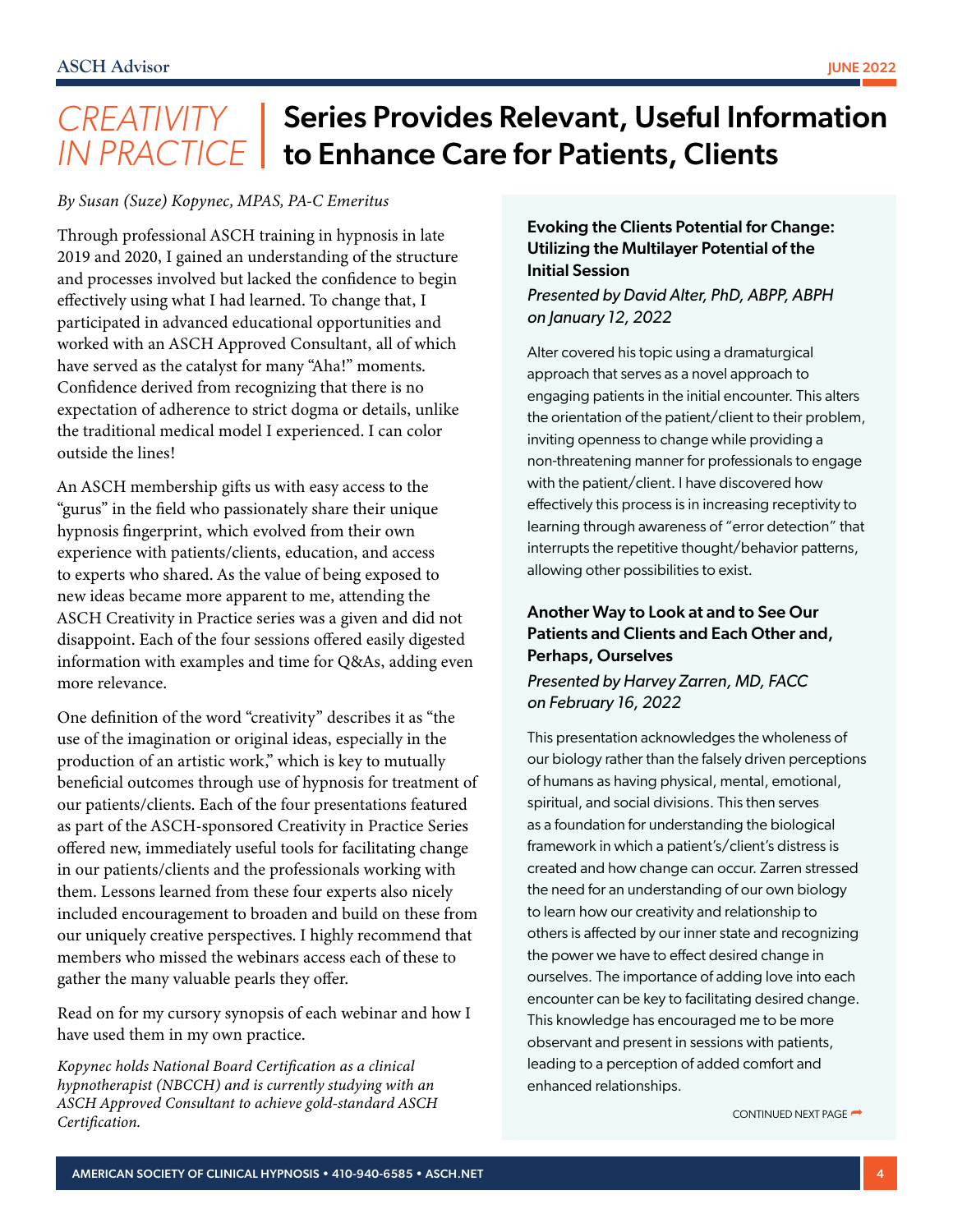# *CREATIVITY IN PRACTICE*

Create Impact by Utilizing Musical Principles in Hypnosis

*Presented by Anita Jung, LPC-S, LPA on April 10, 2022*

Jung shared her music-filled life journey where she discovered that musical parameters, especially rhythms, are very effective ways to capture the brain and body's attention. We all know how certain songs or melodies can elicit important memories and sensations and as Jung shared, "the repetition and the rhythm create an emergence of the trance state in music as well." Music serves as a means of multilevel communication whether someone has been trained to read music, or not, as in my case. I was delighted to learn ways to incorporate music into sessions to interrupt repetitive patterns and thereby facilitate change for my patients.

#### Creatively Transforming Potentially Challenging Clinical Situations Into Therapeutic Moments *Presented by Stephen Lankton, LCSW, DAHB on May 3, 2022*

Stephen Lankton treated us to a webinar filled with stories and metaphors sprinkled with his experiences while working with Dr. Milton Erickson, showcasing unusual methods of addressing issues for challenging cases. Lankton encouraged us not to lose sight of the goals of therapy: "Evoke and re-associate needed experiential resources, replace symptoms with required experiences, perceptions, behaviors, feeling, and thoughts, and help create, correct, and update self-images to mediate and empower future actions." My biggest takeaway was in stepping back from an initial impression of difficulty and instead utilizing that very behavior or situation to effect positive change. That change in focus enables me to see the positivity and possibilities in the previously perceived barrier(s), and brings to mind a quote by Erickson: "Allow yourself to see what you don't allow yourself to see," which is what happens when our negative interpretation prevents us from seeing a useful way forward.

# New Members and Certificants (APRIL 2022 – MAY 2022)

#### NEW MEMBERS

Brian Austin, LCSW Full Member

Grace Bingley Student Affiliate Member

Rana Duncan, EdD, MSW Full Member

Brenda Freeman Full Member

Mara Hallisey, MA, LMFT Full Member

Stephen Hedt, MS, PA-C, CHt Full Member

William Jefferson, LCSW, LMFT Full Member

Philip Katner Student Affiliate Member

Cristina Lara, LPC-S, LCDC, LSOTP Full Member

Marilyn Lowrance Full Member

Patricia Michlik, LPC Associate Alynda Randolph

Full Member

Jennie Schneider-Jimenez Student Affiliate Member

Angela Stovall, LMHC Full Member

Emily Thomas Student Affiliate Member

Kathryn Wingard, LCMHC, ATR Full Member

Cheryl Yadon, LMHC, LPC Full Member

### NEWLY APPROVED **CERTIFICANTS**

Jeffrey Kinderdietz, PhD Ian Newlin, MS, LCMFT

### Forty-Nine Words for Stress Reduction

*BY DAVID WARK, PhD, ABPH*



Last year I published an article in the *American Journal of Clinical Hypnosis*, Volume 63 (1) on treating the stresses experienced by renal dialysis patients.

Subsequently, I shortened and re-designed the treatment protocol for use by people experiencing a wide range of stressors: family, social, and employment. My 13-yearold granddaughter and her siblings took the work and developed a very beautiful website: [www.49words.org.](http://www.49words.org)

Recently it was added to the list on [www.voice4comfort.](http://www.voice4comfort) com, a website in English and Ukrainian, with resources for refugees (both adults and children) experiencing stress.

I call your attention to those websites and suggest you spend just a few moments exploring them. You may come away with a few new ideas and an appreciation for what we — with our special skills — can offer to those trying to repair the world.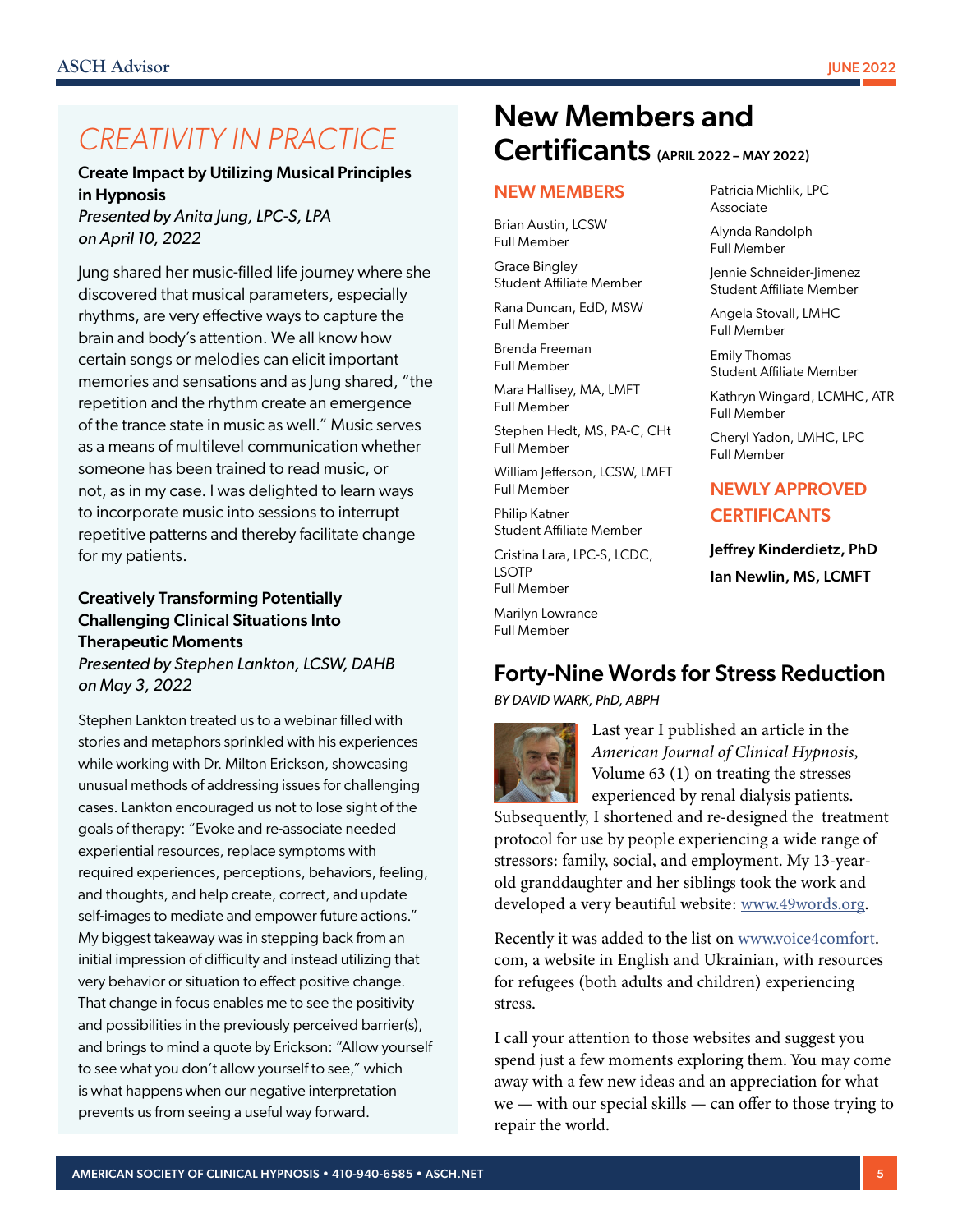# Advanced, Teaching and Consultation Workshops Promote Greater Understanding, New Approaches

After a break over the summer, ASCH will again offer in-person advanced workshops in September and December. A Teaching and Consultation Workshop, offered virtually, is scheduled for October.

#### Understanding and Utilizing the Core Competencies of an Ericksonian Approach *September 8–11, 2022*

Instructors: Anita Jung, LPC-S, LPA and George P. Glaser, LCSW, DAHB

During the past four decades, many therapeutic masters have articulated their notions about the meaning of an Ericksonian Approach and what it takes to be an Ericksonian therapist. Typically, these practitioners describe Ericksonian approaches in a condensed manner that include one or two primary descriptive elements. This workshop is a great opportunity to enrich your sense of the wonder and creativity that are foundational elements of an Ericksonian approach while simultaneously learning to help clients and patients tap into their creativity toward healthful therapeutic ends.

Each day of this multi-day seminar will include engaging lectures, stimulating group discussions, small group practices, instructional videos, discussions, and time to connect and interact with colleagues and friends. For those who have been looking to immerse yourselves in a comprehensive Ericksonian approach to therapy deeply integrated with clinical hypnosis, this workshop will allow you to confidently learn and develop the skills to advance both your use of Ericksonian principles and clinical hypnosis.

*Registration opens June 20, 2022.*

#### Teaching and Consultation Workshop *October 6–7, 2022*

TCW is a ten-hour virtual workshop designed for those individuals have attained ASCH Certification and are seeking Approved Consultant status. The TCW includes an introduction that addresses professional continuing education standards, workshop learning objectives, and fostering of positive working relationships among participants and workshop faculty.

*Registration opens July 18, 2022.*

#### Utilizing Hypnosis to Improve and Enhance Performance *December 1–4, 2022*

Instructors: Dana Lebo, PhD and Rob Staffin, PsyD, ABPH

If a picture is worth a thousand words, then an experience is worth a thousand pictures. This workshop will set the stage for participants to experience their work as a performance. Through a combination of didactic and experiential learning, they will understand and experience how "being hypnotic" enhances performance. Whether it is recovering from the pandemic, improving athletic, artistic, professional, or personal skills, or moving through a process of change, participants will leave the program with a toolbox of ideas, skills, and actions to enhance their own as well as their clients' performance — and in the process — to boost mental health.

*Registration opens September 26, 2022.*



**MORE INFO ONLINE www.asch.net/workshops**



September 8–11, 2022 *Lincolnshire Marriott Resort Lincolnshire, Illinois*

Level 1 and Level 2 Workshops

Advanced Workshop: Understanding and Utilizing the Core Competencies of an Ericksonian Approach

October 6–7, 2022 Teaching and Consultation Workshop *Virtual*

November 3–6, 2022 Level 1 & Level 2 Workshops *Virtual*



December 1–4, 2022 *Wyndham Orlando Resort and Conference Center (Celebration Area) Kissimmee, Florida*

Level 1 and Level 2 Workshops

Advanced Workshop: Utilizing Hypnosis to Improve and Enhance Performance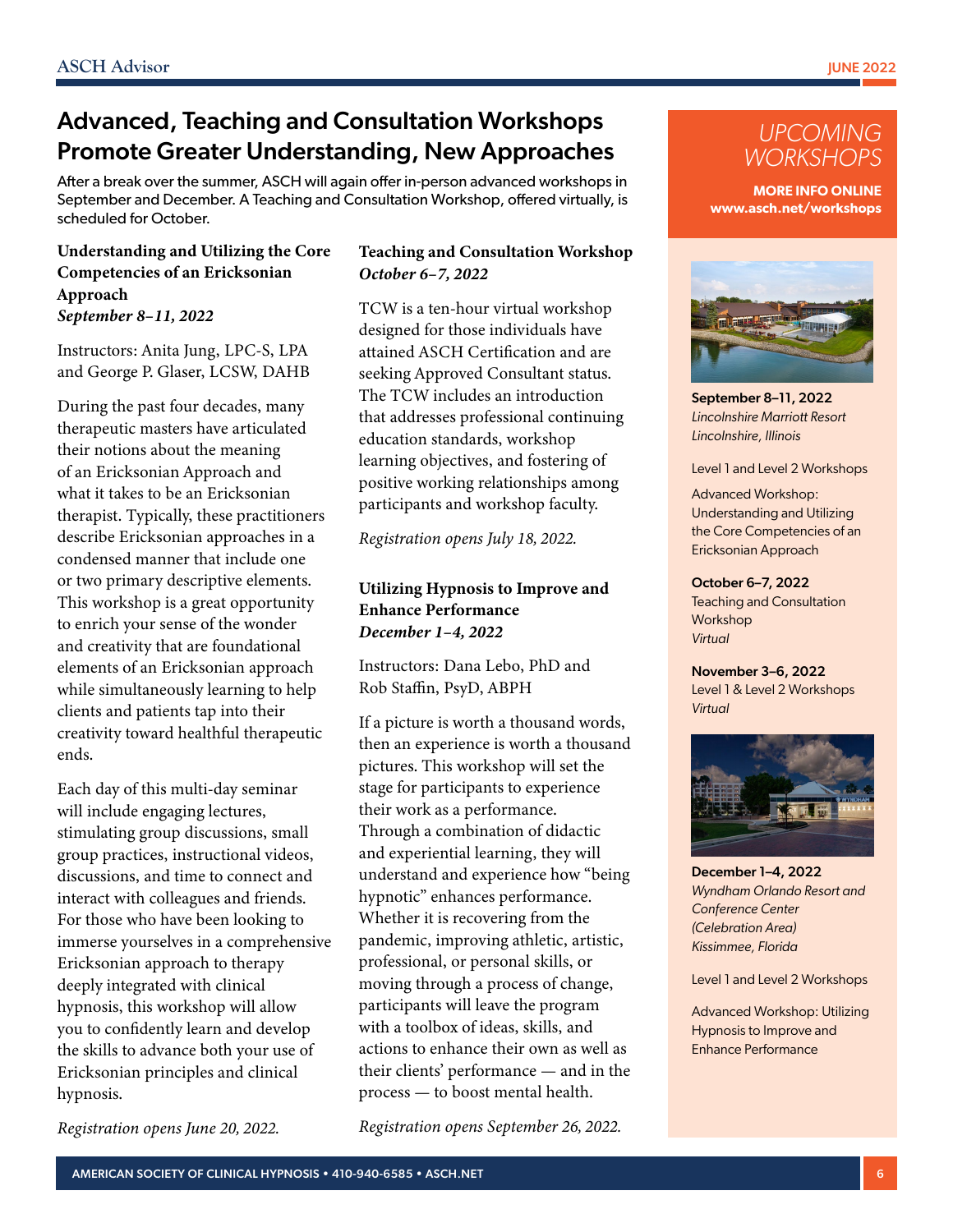# *COMPONENT SOCIETY*

*Component Society InFocus takes a closer look at the clinical hypnosis community across the country.*

Greetings Colleagues,

The current focus for myself as Component Society Division Chair is on identifying information to get the needed structure for our division in place and identifying people interested in serving as volunteers. This includes identifying nominations and election of our division chair as well as identifying members to serve on a committee to work with the chair on identified initiatives of the Component Society Division (CSD). Although we are in the process of developing the role of the Component Society Division Chair, the basic duties are known. The chair attends the monthly board meetings which are typically 90-minutes and provides input into the business of the board. The chair is also a liaison to the component sections. I have done the liaison role through holding Component Society president town halls and networking meetings. Other duties include responding to occasional emails and participation on board subcommittees periodically. I have truly enjoyed getting to know so many component society presidents and exchanging ideas. The role of

CSD chair provides opportunity to guide the development of relationships with both ASCH and the different component societies.

We held a Component Society Leadership meeting on May 25. All Component Society presidents were invited to attend to provide their input into shaping the organizational policy and procedures for our division. I greatly appreciate the leaders from eleven of our component sections taking time to share their thoughts and provide input. It is important that each component society provides input as we create our new operational structure with updated policy and procedures.

We discussed several things during our 90-minute meeting. The main areas of discussion included nominations and forming a committee, term of service, qualifications for the division chair, the need for a support structure for the chair, useful content for our annual report, the relationship of component sections with ASCH, and interest in hearing more about activities and initiatives taking place on a component level. The feedback provided will be shared with the ASCH Board of Directors and brought to the strategic planning session the board will have in August.

As mentioned in prior newsletters there have been some draft proposals developed on how the relationship between ASCH and its Component Societies could be developed. Serving on the Component Society Division Committee would be a way to further those initiatives.

While we are in the process of developing these, please do not hesitate to send me your thoughts and suggestions on what you think would be beneficial in our CSD as well as if you have anything you'd like me to represent at the board meetings. Please send me suggestions for both the new division chair and people to serve on the committee.

Debbie Bensching, LCSW

*ASCH Component Society Division Chair* [debbenweb@gmail.com](mailto:debbenweb@gmail.com) 

#### *ASCH ADVISOR* NEWSLETTER

COMMUNICATIONS MANAGER Jason Vaughan

COMMUNICATIONS ASSISTANT Martha Campbell

CONTACT US AT marketing@asch.net

#### ABOUT THE NEWSLETTER

*ASCH Advisor* is published quarterly and distributed via e-mail to ASCH members. Submissions and articles are welcome. All submissions will be edited for content, style, and length. Newsletter material should be submitted to the ASCH office via email to marketing@asch.net.

#### SUBMISSION SCHEDULE

For consideration of inclusion, please send articles and content to the ASCH office by these dates:

| <i>Issue</i>              | Materials Due |  |
|---------------------------|---------------|--|
| September 2022 August 22  |               |  |
| December 2022 November 21 |               |  |